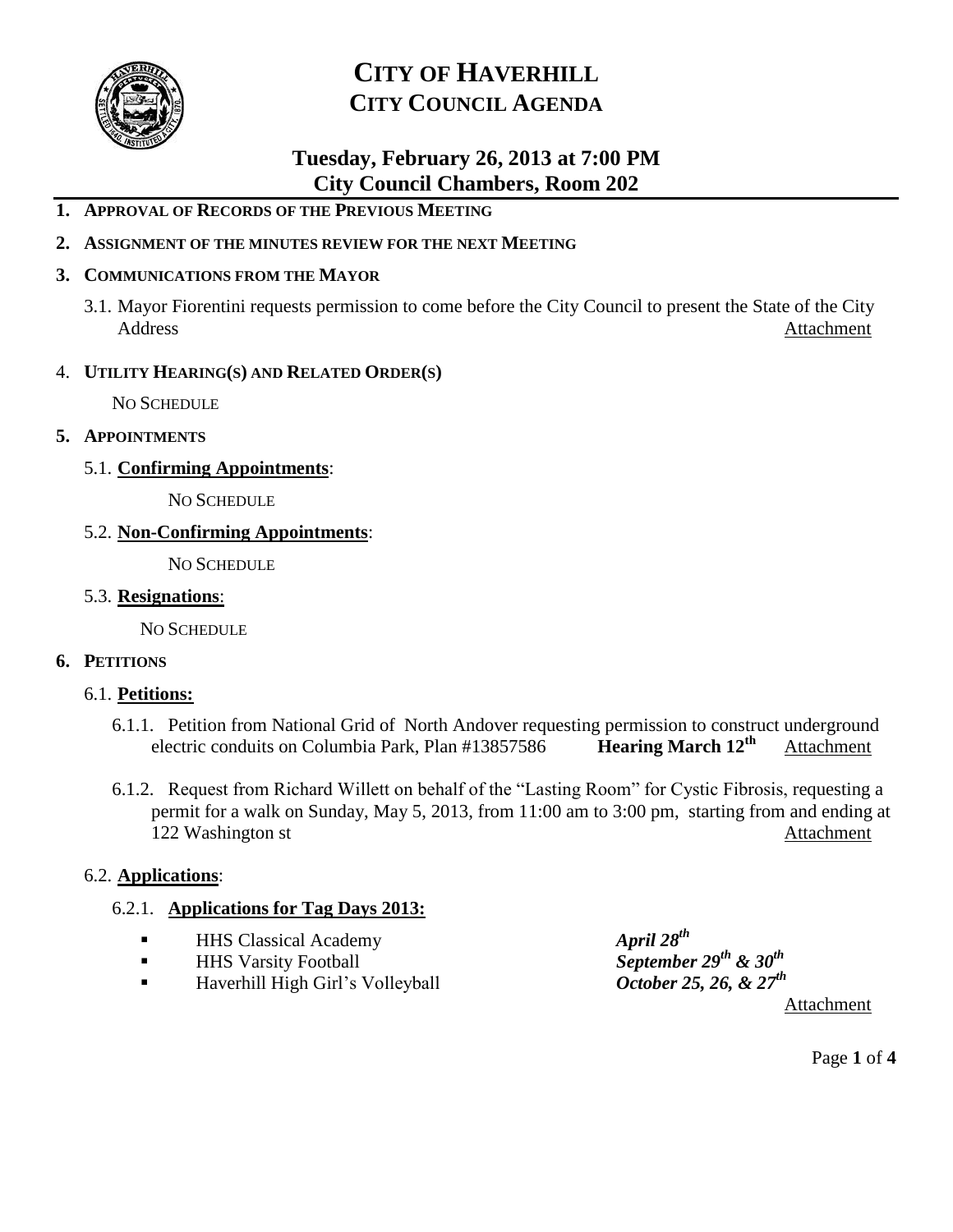

### **Tuesday, February 26, 2013 at 7:00 PM City Council Chambers, Room 202**

6.2.2. Application for 2013 Annual Coin-Ops Renewal: Laundry Day, 200 Main st, 5 Coin-Ops Attachment

6.2.3. Application for 2013 Annual Coin-Ops Renewal Sunday License: Laundry Day, 5 Coin-Ops Attachment

6.2.4. New Application for Handicap Parking Sign from William Mahoney at 9 Thorndike st Attachment

#### **7. HEARINGS AND RELATED ORDERS**

7.1. Document 25, Petition requesting a Special Permit submitted by Attorney Michael Migliori for applicant Miami Stuart Realty, LLC and owner PAM Realty Trust to construct a *60 unit Hotel* in the CH Zone on property located on Amesbury rd (Route 110); Assessor's Map 459, Block 1, Lot 1

Attachment

7.1.1. Reports from Various Departments **Attachment** 

#### **8. MOTIONS AND ORDERS**

NO SCHEDULE

#### **9. UNFINISHED BUSINESS OF PRECEDING MEETINGS**

- 9.1. Document 30, Ordinance re: Vehicles and Traffic; Amend City Code Chapter 240, Revision to "Central District Parking Map" dated Aug 7 2011 **Filed Feb 6 2013** Attachment
- 9.2. Document 32, Ordinance re: Parking; Delete Handicap Parking, 35 Hancock Street Filed Feb 13 2013 Attachment
- 9.3. Document 34, Order properties listed are hereby declared surplus with condition that all lots recommended for surplus will be subject to actual notice of intent to sell to be sent to all abutters prior to the start of formal sale efforts **Postponed from Feb 12 2013** Attachment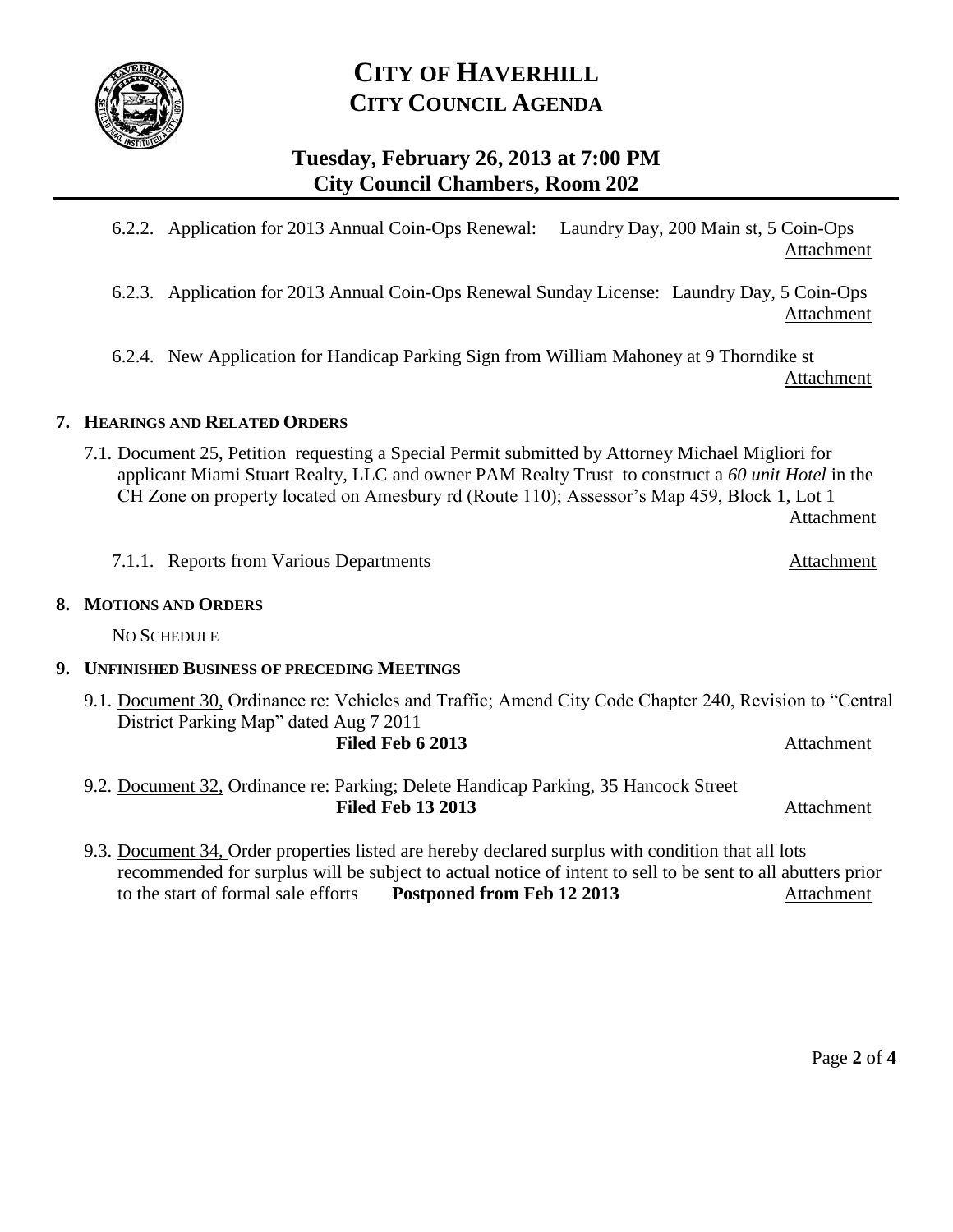

### **Tuesday, February 26, 2013 at 7:00 PM City Council Chambers, Room 202**

9.3.1. Communication from Councillor Macek relative to declaring surplus parcels that were reviewed by Natural Resources & Public Property Committee and presented to City Council on February5th and submitting *revised* Orders

Attachment

- 9.3.2. Order list of properties declared surplus for purpose of sale by Mayor as he shall so determine Attachment
- 9.3.3. Order real property is declared surplus for lease by Mayor on following conditions: 1 year lease term with up to 4 - one year mutual one year lease extension requiring approval of Mayor and City Council; with location of property as Map 501, Block 27, Lot 14 River st

Attachment

#### **10. COMMUNICATIONS AND REPORTS FROM CITY OFFICERS AND EMPLOYEES**

#### 10.1. **Monthly Reports**:

- 10.1.1. Abatement Report from Board of Assessors for month of January 2013 Attachment
- 10.1.2. Communication forwarded from David Mohler, Executive Director of Mass DOT Office of Transportation Planning to Representative Brian Dempsey, regarding Routes for transporting ethanol by rail to the Global Petroleum facility in Revere in relation to City of Haverhill

Attachment

#### 10.2. **Communications from Councillors:**

- 10.2.1. Communication from Councillor Daly O'Brien requesting a discuss lighting in downtown Haverhill, specifically alleyways Attachment
- 10.2.2. Communication from Councillor Hart requesting a discussion regarding a "no parking" Ordinance on Apple st **Attachment** Attachment

#### 10.3. **Communications from City Employees:**

NO SCHEDULE

#### **11. RESOLUTIONS AND PROCLAMATIONS**

11.1. Proclamation– *Dominican Republic Independence Day*, February 27, 2013 Attachment

#### **12. COUNCIL COMMITTEE REPORTS AND ANNOUNCEMENTS**

12.1. **Council Committee Reports:**

Page **3** of **4**